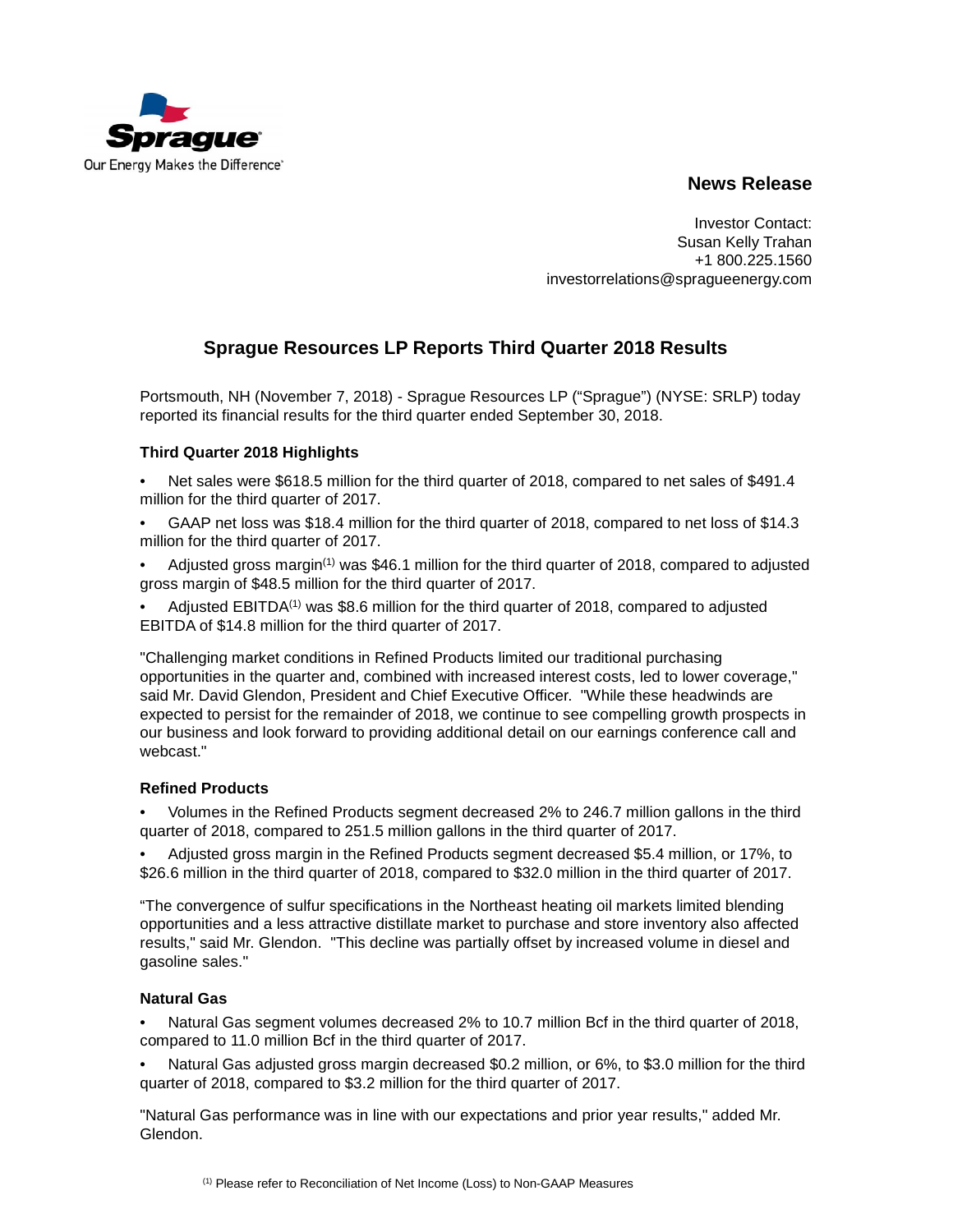## **Materials Handling**

• Materials Handling adjusted gross margin increased by \$3.3 million, or 29%, to \$14.7 million for the third quarter of 2018, compared to \$11.4 million for the third quarter of 2017.

"Materials Handling adjusted gross margin increased due to the transition of Kildair's asphalt marketing business to a storage and service contract," said Mr. Glendon. "We also saw increased asphalt activity at our Providence, RI and Newington, NH facilities following last year's capital investments."

## **2018 Guidance**

Sprague is confirming fiscal year 2018 guidance provided in our press release dated August 8, 2018, with the exception of the following:

- Adjusted EBITDA is expected to be in the range of \$110 million to \$120 million.
- It is anticipated that selling, general and administrative expenses will be in the range of \$81 million to \$86 million.
- Maintenance capex is anticipated to be between \$11 million and \$14 million.
- Sprague expects to maintain the fourth quarter 2018 distribution at the current distribution level.
- The distribution coverage ratio<sup>(1)</sup> for full-year 2018 is expected to be slightly below 1.0x.

#### **Quarterly Distribution**

On October 26, 2018, the Board of Directors of Sprague's general partner, Sprague Resources GP LLC, announced a cash distribution of \$0.6675 per unit for the quarter ended September 30, 2018, representing a 7% increase over the distribution declared for the quarter ended September 30, 2017. The distribution will be paid on November 13, 2018, to unitholders of record as of the close of business on November 6, 2018.

## **Financial Results Conference Call**

Management will review Sprague's third quarter 2018 financial results in a teleconference call for analysts and investors today, November 7, 2018.

| Date and Time:   | November 7, 2018 at 1:00 PM ET   |
|------------------|----------------------------------|
| Dial-in numbers: | (866) 516-2130 (U.S. and Canada) |
|                  | (678) 509-7612 (International)   |
| .                |                                  |

Participation Code: 6157579

The conference call may also be accessed live by a webcast available on the "Investor Relations - Calendar of Events" page of Sprague's website at www.spragueenergy.com and will be archived on the website for one year.

#### **About Sprague Resources LP**

Sprague Resources LP is a master limited partnership engaged in the purchase, storage, distribution and sale of refined petroleum products and natural gas. Sprague also provides storage and handling services for a broad range of materials.

#### **Non-GAAP Financial Measures**

EBITDA, adjusted EBITDA, adjusted gross margin, and distribution coverage ratio are measures not defined by GAAP. Sprague defines EBITDA as net income (loss) before interest, income taxes, depreciation and amortization.

We define adjusted EBITDA as EBITDA increased for unrealized hedging losses and decreased by unrealized hedging gains (in each case with respect to refined products and natural gas inventory, prepaid forward contracts and natural gas transportation contracts), changes in fair value of contingent consideration, the net impact of biofuel excise tax credits in 2017 and 2013, and commencing in the fourth quarter of 2017, adjusted for the impact of acquisition related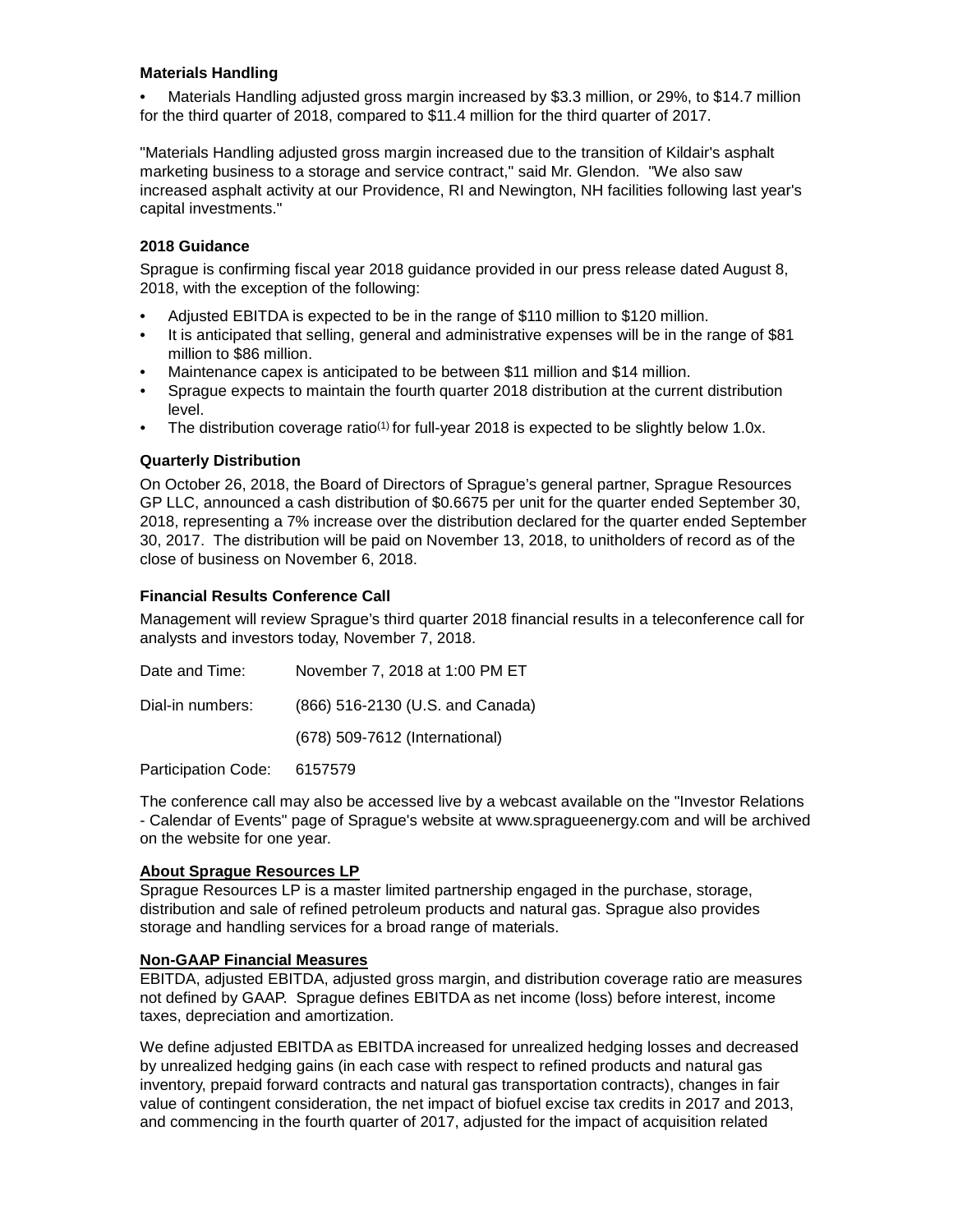expenses. Accordingly, adjusted EBITDA for prior periods have been revised to conform to the current presentation.

We define adjusted gross margin as net sales less cost of products sold (exclusive of depreciation and amortization) decreased by total commodity derivative gains and losses included in net income (loss) and increased by realized commodity derivative gains and losses included in net income (loss), in each case with respect to refined products and natural gas inventory, prepaid forward contracts and natural gas transportation contracts. Adjusted gross margin has no impact on reported volumes or net sales.

To manage Sprague's underlying performance, including its physical and derivative positions, management utilizes adjusted gross margin. Adjusted gross margin is also used by external users of our consolidated financial statements to assess our economic results of operations and its commodity market value reporting to lenders. EBITDA and adjusted EBITDA are used as supplemental financial measures by external users of our financial statements, such as investors, trade suppliers, research analysts and commercial banks to assess the financial performance of our assets, operations and return on capital without regard to financing methods, capital structure or historical cost basis; the ability of our assets to generate sufficient revenue, that when rendered to cash, will be available to pay interest on our indebtedness and make distributions to our equity holders; repeatable operating performance that is not distorted by non-recurring items or market volatility; and, the viability of acquisitions and capital expenditure projects.

Sprague defines the distribution coverage ratio as the ratio of distributable cash flow to the quarterly or annual distribution payable on all outstanding common and subordinated units and incentive distributions. Sprague believes that the distribution coverage ratio provides important information relating to the relationship between Sprague's financial operating performance and its cash distribution capability.

Sprague believes that investors benefit from having access to the same financial measures that are used by its management and that these measures are useful to investors because they aid in comparing its operating performance with that of other companies with similar operations. The adjusted EBITDA and adjusted gross margin and other data presented by Sprague may not be comparable to similarly titled measures at other companies because these items may be defined differently by other companies. Please see the attached reconciliations of net income to adjusted EBITDA and operating income to adjusted gross margin.

With regard to guidance, reconciliation of non-GAAP adjusted EBITDA or the distribution coverage ratio to the closest corresponding GAAP measure (expected net income (loss)) is not available without unreasonable efforts on a forward-looking basis due to the inherent difficulty and impracticality of forecasting certain amounts required by GAAP such as unrealized gains and losses on derivative hedges, which can have a significant and potentially unpredictable impact on our future GAAP financial results.

#### **Cautionary Statement Regarding Forward Looking Statements**

This press release includes forward looking statements regarding future expectations, plans, beliefs, goals and prospects for Sprague Resources LP. Sprague's statements regarding future expectations, plans, beliefs, goals, or prospects, constitute forward-looking statements within the meaning of Section 21E of the Securities Exchange Act of 1934. Any statements that are not statements of historical fact (including statements containing the words "believes," "plans," "anticipates," "expects," "estimates" and similar expressions) should also be considered forwardlooking statements. You are cautioned not to place undue reliance on these forward-looking statements, which speak only as of the date of this press release. These forward-looking statements involve risks and uncertainties and other factors that are difficult to predict and many of which are beyond management's control. Although Sprague believes that the assumptions underlying these statements are reasonable, investors are cautioned that such forward-looking statements are inherently uncertain and involve risks that may affect our business prospects and performance causing actual results to differ from those discussed in the foregoing release. Such risks and uncertainties include, by way of example and not of limitation: increased competition for our products or services; adverse weather conditions; changes in supply or demand for our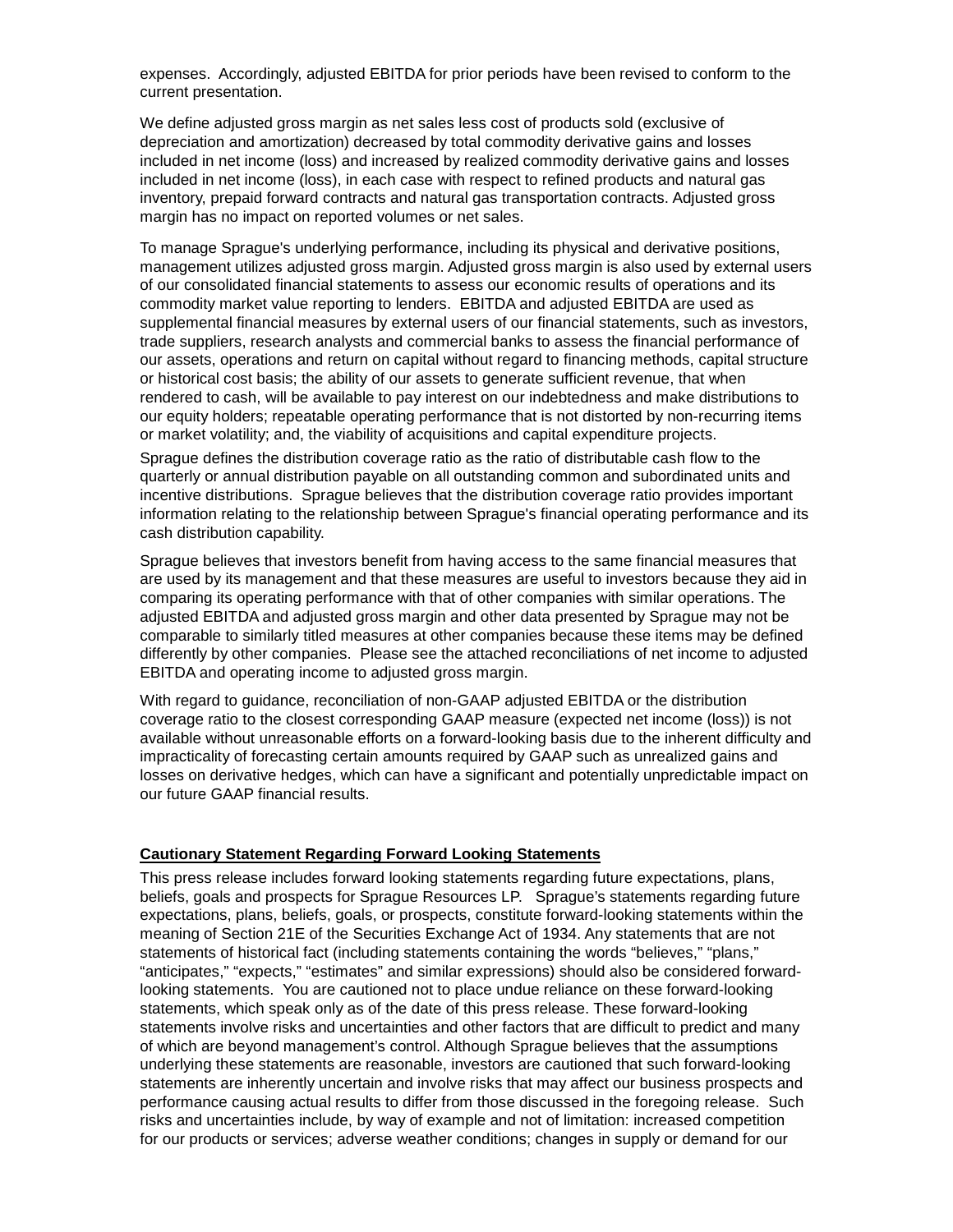products or services; nonperformance by major customers or suppliers; changes in operating conditions and costs; changes in the level of environmental remediation spending; potential equipment malfunction and unexpected capital expenditures; our ability to complete organic growth and acquisition projects; our ability to integrate acquired assets; potential labor issues; the legislative or regulatory environment; terminal construction/repair delays; political and economic conditions; and, the impact of security risks including terrorism, international hostilities and cyber-risk. These are not all of the important factors that could cause actual results to differ materially from those expressed in forward looking statements. Other applicable risks and uncertainties have been described more fully in Sprague's most recent Annual Report on Form 10-K filed with the U.S. Securities and Exchange Commission ("SEC") on March 14, 2018 and in the Partnership's subsequent Form 10-Q, Form 8-K and other documents filed with the SEC. Sprague undertakes no obligation and does not intend to update any forward-looking statements to reflect new information or future events. Actual results may differ materially from those described in the forward-looking statements.

###

(Financial Tables Below)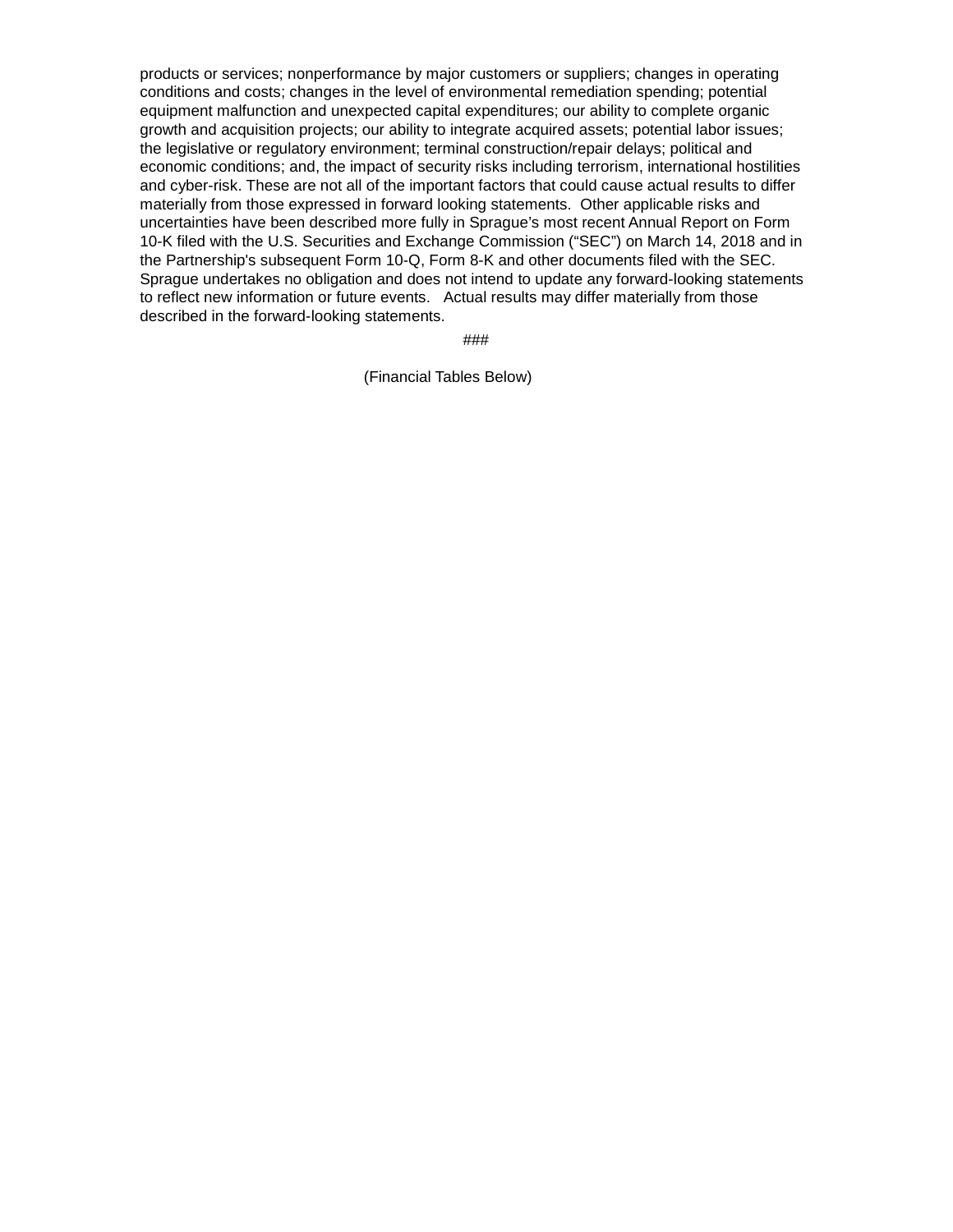### **Sprague Resources LP Summary Financial Data**

|                                                                       | Three Months Ended September 30, |               |               | Nine Months Ended September 30, |              |              |             |  |
|-----------------------------------------------------------------------|----------------------------------|---------------|---------------|---------------------------------|--------------|--------------|-------------|--|
|                                                                       | 2018                             |               | 2017          |                                 | 2018         |              | 2017        |  |
|                                                                       | (unaudited)                      |               | (unaudited)   |                                 | (unaudited)  |              | (unaudited) |  |
|                                                                       | (\$ in thousands)                |               |               |                                 |              |              |             |  |
| <b>Statements of Operations Data:</b>                                 |                                  |               |               |                                 |              |              |             |  |
| Net sales                                                             | \$<br>618,455 \$                 |               | 491,393 \$    |                                 | 2,691,259 \$ |              | 1,922,826   |  |
| Operating costs and expenses:                                         |                                  |               |               |                                 |              |              |             |  |
| Cost of products sold (exclusive of depreciation and<br>amortization) | 581,624                          |               | 456,656       |                                 | 2,462,279    |              | 1,720,860   |  |
| Operating expenses                                                    | 21,047                           |               | 16,891        |                                 | 66,537       |              | 50,624      |  |
| Selling, general and administrative                                   | 16,923                           |               | 17,559        |                                 | 63,349       |              | 63,472      |  |
| Depreciation and amortization                                         | 8,343                            |               | 6,655         |                                 | 25,146       |              | 19,537      |  |
| Total operating costs and expenses                                    | 627,937                          |               | 497,761       |                                 | 2,617,311    |              | 1,854,493   |  |
| Operating (loss) income                                               | (9,482)                          |               | (6,368)       |                                 | 73,948       |              | 68,333      |  |
| Other income                                                          | 293                              |               |               |                                 | 293          |              | 183         |  |
| Interest income                                                       | 123                              |               | 75            |                                 | 404          |              | 247         |  |
| Interest expense                                                      | (9,073)                          |               | (7,170)       |                                 | (28, 369)    |              | (22, 604)   |  |
| (Loss) income before income taxes                                     | (18, 139)                        |               | (13, 463)     |                                 | 46,276       |              | 46,159      |  |
| Income tax provision                                                  | (295)                            |               | (853)         |                                 | (2,984)      |              | (3,768)     |  |
| Net (loss) income                                                     | (18, 434)                        |               | (14,316)      |                                 | 43,292       |              | 42,391      |  |
| Incentive distributions declared                                      | (2,055)                          |               | (1,024)       |                                 | (5,824)      |              | (2,620)     |  |
| Limited partners' interest in net (loss) income                       | \$<br>$(20, 489)$ \$             |               | $(15,340)$ \$ |                                 | 37,468 \$    |              | 39,771      |  |
| Net (loss) income per limited partner unit:                           |                                  |               |               |                                 |              |              |             |  |
| Common - basic                                                        | \$<br>$(0.90)$ \$                |               | $(0.68)$ \$   |                                 | 1.65         | $\mathbb{S}$ | 1.80        |  |
| Common - diluted                                                      | \$<br>$(0.90)$ \$                |               | $(0.68)$ \$   |                                 | 1.65         | - \$         | 1.78        |  |
| Units used to compute net (loss) income per limited partner unit:     |                                  |               |               |                                 |              |              |             |  |
| Common - basic                                                        | 22,727,284                       |               | 22,543,527    |                                 | 22,726,645   |              | 22,093,578  |  |
| Common - diluted                                                      | 22,727,284                       |               | 22,543,527    |                                 | 22,766,725   |              | 22,368,432  |  |
| Distribution declared per unit                                        | \$<br>0.6675                     | <sup>\$</sup> | $0.6225$ \$   |                                 | 1.9875 \$    |              | 1.8225      |  |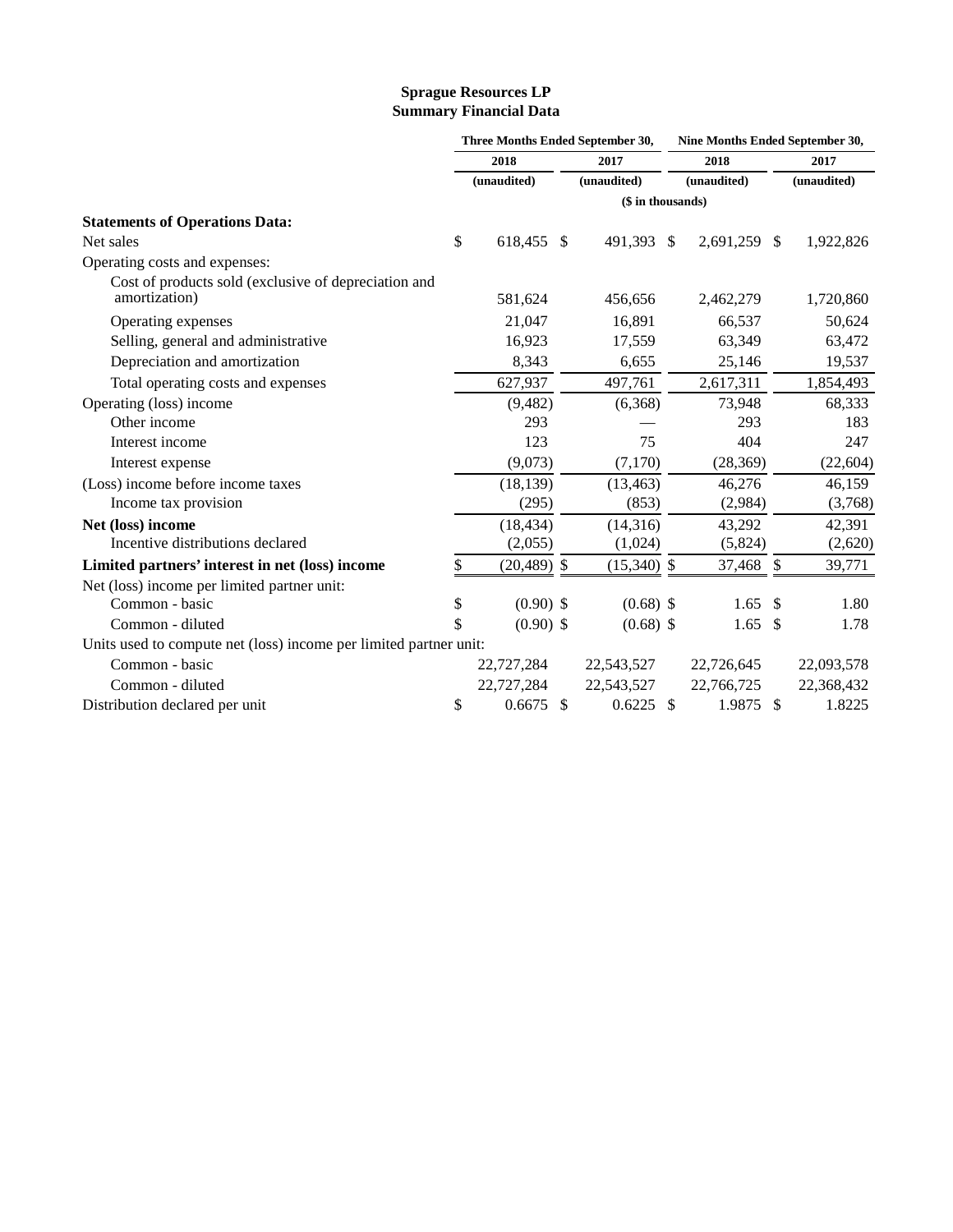### **Sprague Resources LP Volume, Net Sales and Adjusted Gross Margin by Segment**

|                                                                     |                               | Three Months Ended September 30, |                         |              | Nine Months Ended September 30, |              |                           |             |  |
|---------------------------------------------------------------------|-------------------------------|----------------------------------|-------------------------|--------------|---------------------------------|--------------|---------------------------|-------------|--|
|                                                                     | 2018                          |                                  | 2017                    |              | 2018                            |              |                           | 2017        |  |
|                                                                     |                               | (unaudited)                      |                         | (unaudited)  |                                 | (unaudited)  |                           | (unaudited) |  |
|                                                                     | (\$ and volumes in thousands) |                                  |                         |              |                                 |              |                           |             |  |
| <b>Volumes:</b>                                                     |                               |                                  |                         |              |                                 |              |                           |             |  |
| Refined products (gallons)                                          |                               | 246,666                          |                         | 251,496      |                                 | 1,127,154    |                           | 994,518     |  |
| Natural gas (MMBtus)                                                |                               | 10,705                           |                         | 10,963       |                                 | 43,287       |                           | 44,677      |  |
| Materials handling (short tons)                                     |                               | 735                              |                         | 603          |                                 | 2,105        |                           | 1,879       |  |
| Materials handling (gallons)                                        |                               | 137,928                          |                         | 74,214       |                                 | 335,538      |                           | 301,896     |  |
| <b>Net Sales:</b>                                                   |                               |                                  |                         |              |                                 |              |                           |             |  |
| Refined products                                                    | \$                            | 551,489                          | -\$                     | 425,492 \$   |                                 | 2,396,374 \$ |                           | 1,638,066   |  |
| Natural gas                                                         |                               | 46,908                           |                         | 49,694       |                                 | 235,263      |                           | 235,068     |  |
| Materials handling                                                  |                               | 14,711                           |                         | 11,395       |                                 | 42,077       |                           | 34,118      |  |
| Other operations                                                    |                               | 5,347                            |                         | 4,812        |                                 | 17,545       |                           | 15,574      |  |
| Total net sales                                                     | \$                            | 618,455                          | $\mathcal{S}$           | 491,393 \$   |                                 | 2,691,259    | $\boldsymbol{\mathsf{S}}$ | 1,922,826   |  |
| Reconciliation of Operating (Loss) Income to Adjusted Gross Margin: |                               |                                  |                         |              |                                 |              |                           |             |  |
| <b>Operating (loss) income</b>                                      |                               | $(9,482)$ \$                     |                         | $(6,368)$ \$ |                                 | 73,948 \$    |                           | 68,333      |  |
| Operating costs and expenses not allocated to operating segments:   |                               |                                  |                         |              |                                 |              |                           |             |  |
| Operating expenses                                                  |                               | 21,047                           |                         | 16,891       |                                 | 66,537       |                           | 50,624      |  |
| Selling, general and administrative                                 |                               | 16,923                           |                         | 17,559       |                                 | 63,349       |                           | 63,472      |  |
| Depreciation and amortization                                       |                               | 8,343                            |                         | 6,655        |                                 | 25,146       |                           | 19,537      |  |
| Add/(deduct):                                                       |                               |                                  |                         |              |                                 |              |                           |             |  |
| Unrealized gain (loss) on inventory                                 |                               | 3,281                            |                         | 13,673       |                                 | (19,309)     |                           | (15, 374)   |  |
| Unrealized (loss) on prepaid forward contract                       |                               |                                  |                         | (667)        |                                 |              |                           | (907)       |  |
| Unrealized gain (loss) on natural gas                               |                               |                                  |                         |              |                                 |              |                           |             |  |
| transportation contracts                                            |                               | 5,939                            |                         | 760          |                                 | (4, 413)     |                           | (6,105)     |  |
| Total adjusted gross margin:                                        | \$                            | 46,051                           | $\sqrt[6]{\frac{1}{2}}$ | 48,503       | $\boldsymbol{\mathsf{S}}$       | 205,258 \$   |                           | 179,580     |  |
| <b>Adjusted Gross Margin:</b>                                       |                               |                                  |                         |              |                                 |              |                           |             |  |
| Refined products                                                    | \$                            | 26,646                           | $\mathcal{S}$           | 32,014 \$    |                                 | 111,652 \$   |                           | 95,307      |  |
| Natural gas                                                         |                               | 3,007                            |                         | 3,197        |                                 | 46,010       |                           | 44,355      |  |
| Materials handling                                                  |                               | 14,683                           |                         | 11,395       |                                 | 42,100       |                           | 34,118      |  |
| Other operations                                                    |                               | 1,715                            |                         | 1,897        |                                 | 5,496        |                           | 5,800       |  |
| Total adjusted gross margin                                         | \$                            | 46,051 \$                        |                         | 48,503 \$    |                                 | 205,258 \$   |                           | 179,580     |  |